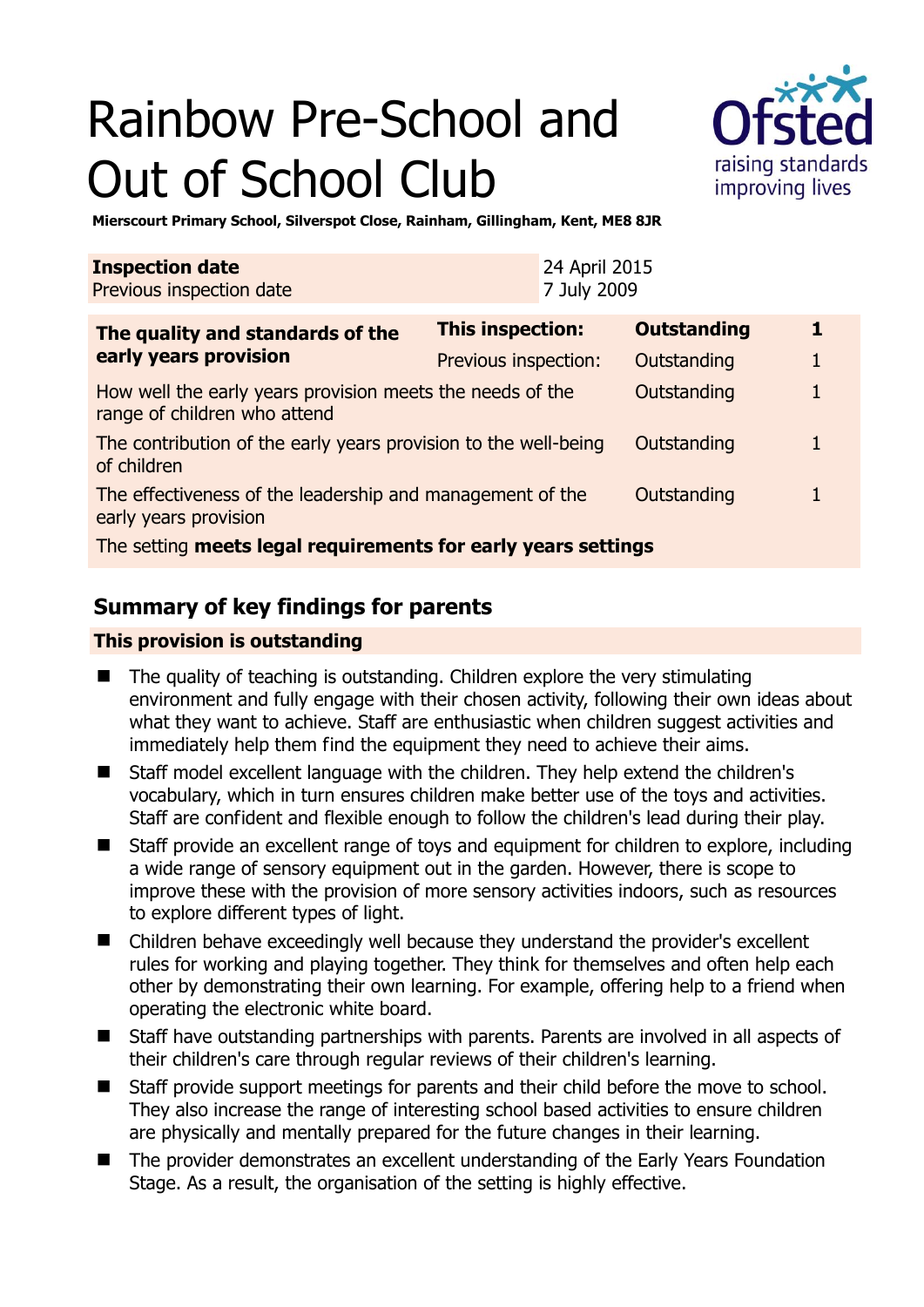## **What the setting needs to do to improve further**

#### **To further improve the quality of the early years provision the provider should:**

 $\blacksquare$  increase the already excellent range of sensory activities used outdoors by providing more of these activities indoors.

#### **Inspection activities**

- $\blacksquare$  The inspector sampled a variety of paperwork including the settings safeguarding procedures and the children's progress records.
- The inspector talked to managers, staff, children and parents to gain their views of the setting.
- The inspector observed the interaction between the staff and children during activities indoors and outside.
- The inspector and the provider carried out a short joint observation in the garden.

#### **Inspector**

Linda Coccia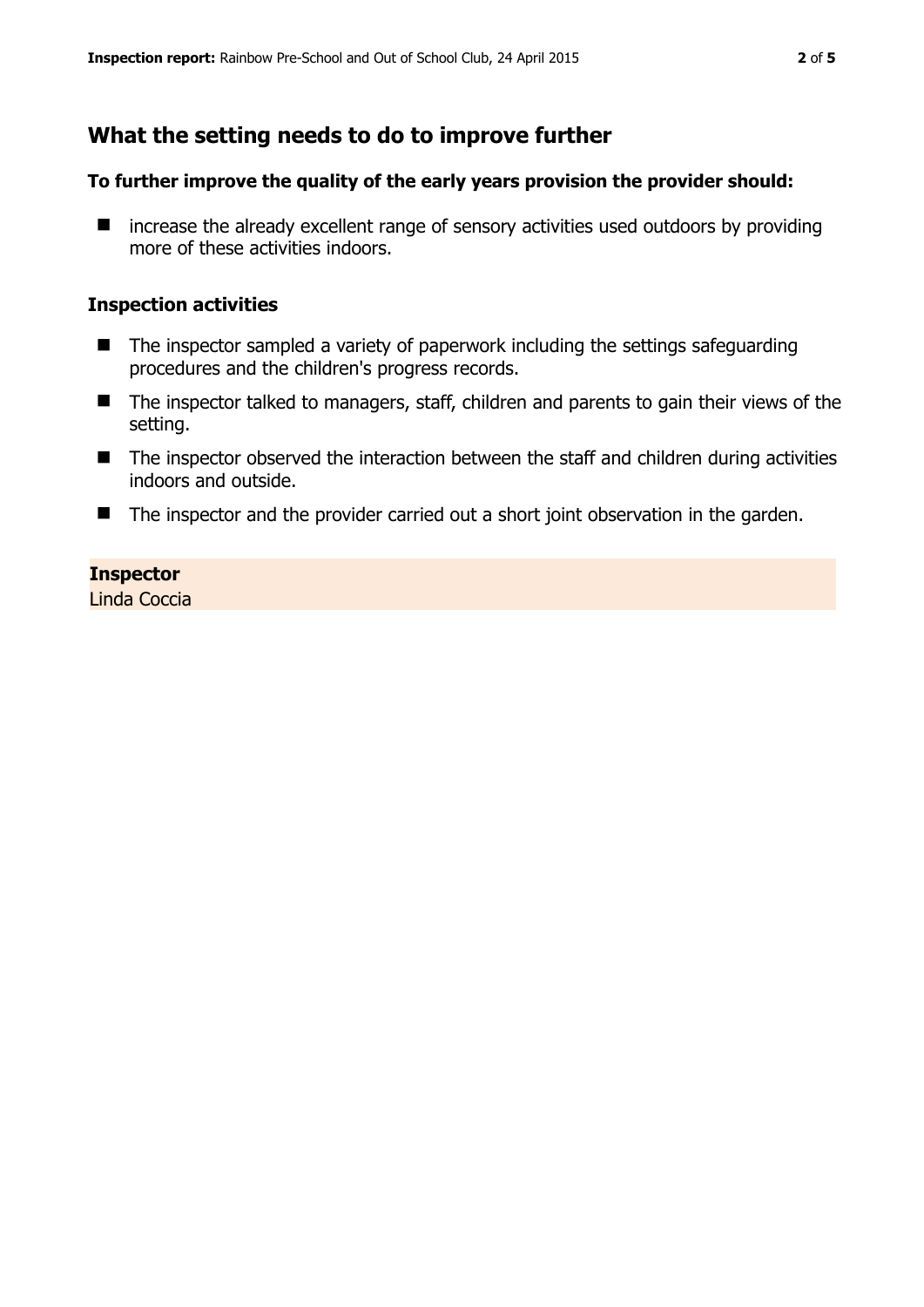### **Inspection findings**

#### **How well the early years provision meets the needs of the range of children who attend. This is outstanding**

Children expertly use the wide variety of technology activities. The computer and white board offer them exceptional choices of mathematics or literacy activities. Children excel at using different craft resources to produce group displays for the various topics. They investigate how paint colours change when mixed, supported by staff that use questions skilfully to extend children's learning. The newly refurbished garden offers a wealth of exciting opportunities for children to explore. The water wall and the numerous hoses and pipes intrigue them. Children use the sound area to make music with different metallic objects. They investigate the sparkles and shiny objects placed in the fairy garden, which stimulates their curiosity and imagination. Staff involved the children in planning the garden refurbishments and gained their ideas for the activities. They also gain children's feedback after activities. As a result, children learn that their views are important.

#### **The contribution of the early years provision to the well-being of children is outstanding**

Children are very much at home in the setting. They move confidently around the premises, indoors and outside choosing their own toys and activities. Children happily chat to visitors, offering their own views and ideas about what they like to play with. The excellent key person system helps children to feel secure, especially during their settling-in period. Children help staff prepare fruit for snack time. They discuss different food types and can distinguish between food that is healthy or a treat. Parents provide healthy lunch boxes following discussions with staff about the content. Children participate in excellent growing activities in the garden, thereby learning about plant lifecycles and linking this to their own growth. Children use the separate adventure playground in the school grounds to engage in exciting and challenging physical play in a supervised, secure area.

#### **The effectiveness of the leadership and management of the early years provision is outstanding**

The provider and her outstanding staff team demonstrate an excellent understanding of how to protect children from harm. They have extensive experience of working closely with the Local Safeguarding Children Board and different child protection teams. This means that they are able to quickly identify when children are at risk. Staff show an extremely high regard to children's safety and well-being. They work effectively with other health and educational professionals to ensure children receive excellent support when they are not developing as expected. The provider is diligent in seeking the views of parents, children, staff and others when evaluating the setting. The resulting improvement plans are extensive and ongoing and include staff training opportunities. Staff have completed positive parenting training, which has improved the support and involvement of parents in their children's learning. This further promotes outcomes for children.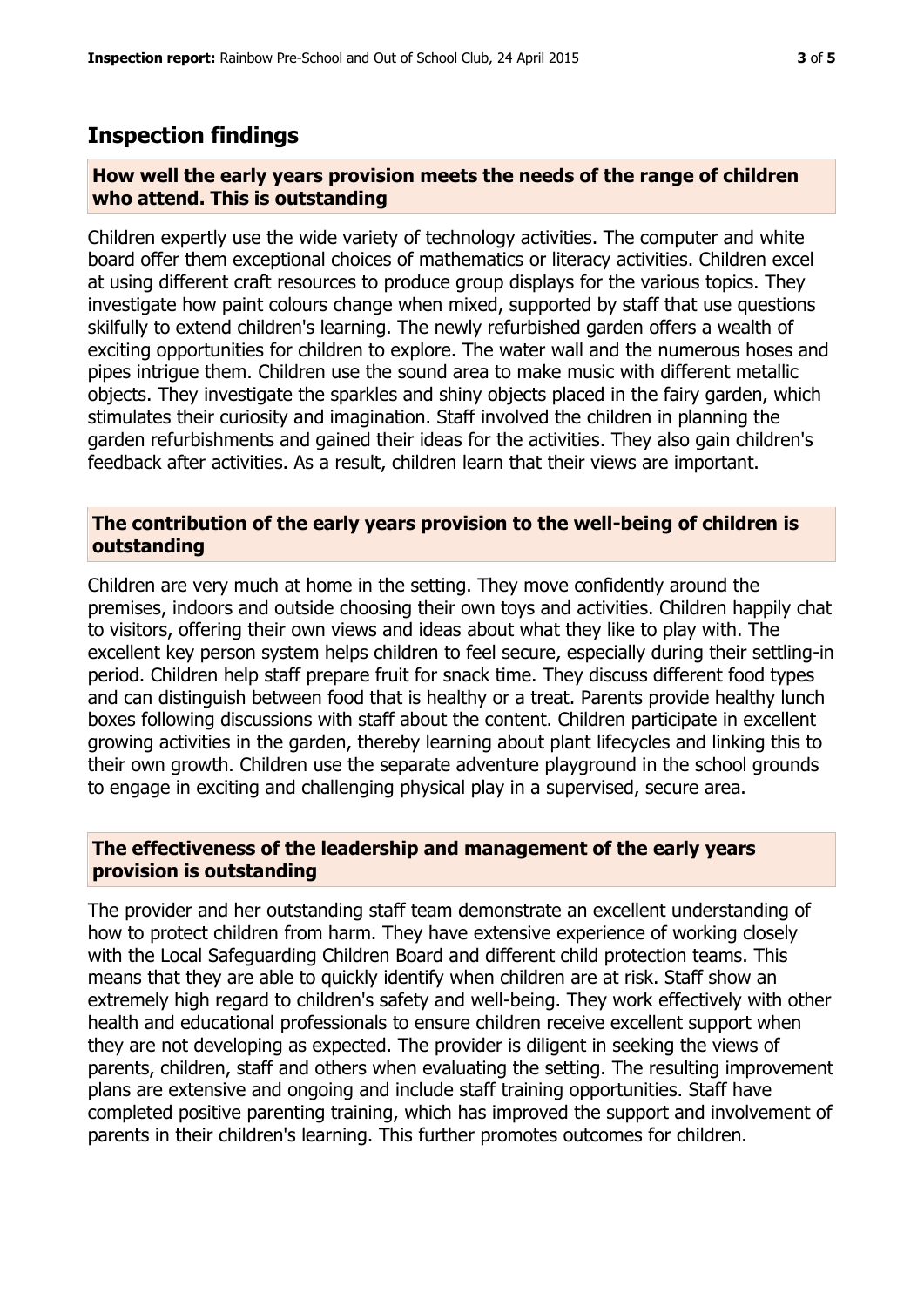# **Setting details**

| Unique reference number       | 156077                       |  |
|-------------------------------|------------------------------|--|
| <b>Local authority</b>        | <b>Medway Towns</b>          |  |
| <b>Inspection number</b>      | 826043                       |  |
| <b>Type of provision</b>      | Full-time provision          |  |
| <b>Registration category</b>  | Childcare - Non-Domestic     |  |
| Age range of children         | $2 - 8$                      |  |
| <b>Total number of places</b> | 30                           |  |
| Number of children on roll    | 74                           |  |
| <b>Name of provider</b>       | Rainbow Nursery (Medway) Ltd |  |
| Date of previous inspection   | 7 July 2009                  |  |
| <b>Telephone number</b>       | 01634 389889                 |  |

Rainbow Pre-School and Out of School Club opened in 2001. It operates from two rooms in a building situated at Mierscourt Primary School in Rainham, Kent. The pre-school provides care from 9.15am to 3.15pm. Children may attend individual sessions from 9.15 to 11.45am and from 12.45 to 3.15pm, during term time. A lunch club also operates from 11.30am to 12.15pm for children who attend morning or afternoon pre-school sessions. The breakfast and after-school clubs are open from 7.45am to 9am and from 3.30pm to 5.30pm, during term time. School holiday care is available subject to demand. The setting receives funding to provide free early years education for children aged two, three and four years. The provider employs 10 staff. Of these, one holds Early Years Professional Status, one has a recognised childcare qualification at level 5 and eight staff hold qualifications at either level 2 or 3.

This inspection was carried out by Ofsted under sections 49 and 50 of the Childcare Act 2006 on the quality and standards of provision that is registered on the Early Years Register. The registered person must ensure that this provision complies with the statutory framework for children's learning, development and care, known as the Early Years Foundation Stage.

Any complaints about the inspection or the report should be made following the procedures set out in the guidance 'Complaints procedure: raising concerns and making complaints about Ofsted', which is available from Ofsted's website: www.gov.uk/government/organisations/ofsted. If you would like Ofsted to send you a copy of the guidance, please telephone 0300 123 4234, or email enquiries@ofsted.gov.uk.